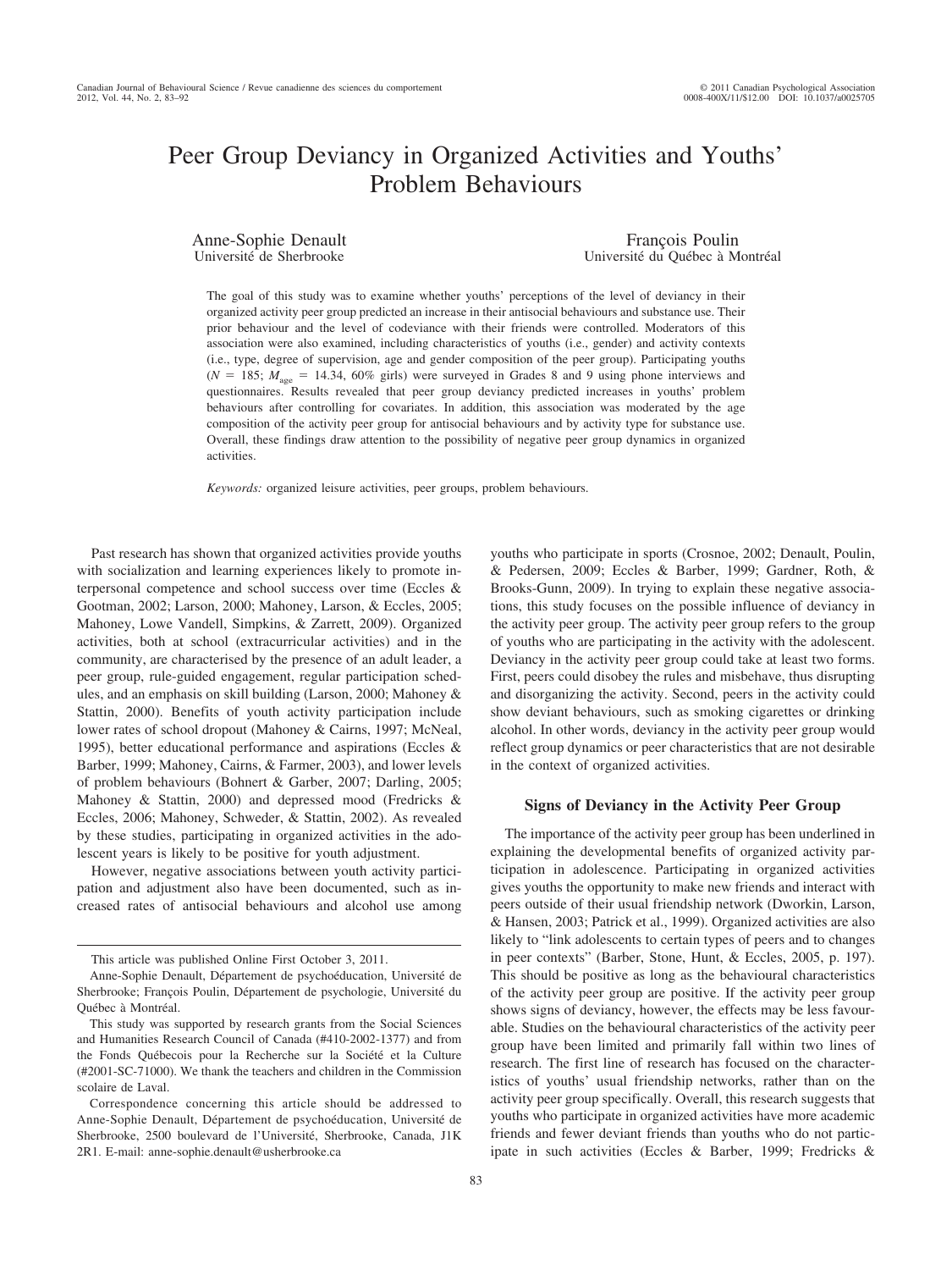Eccles, 2005, 2006; Mahoney & Stattin, 2000; Simpkins, Eccles, & Becnel, 2008), suggesting that participation is likely to facilitate membership in a prosocial friendship network. Moreover, friends' characteristics, such as their level of prosociality or deviancy, are likely to mediate the association between participation and adolescent adjustment (Fredricks & Eccles, 2005; Gardner et al., 2009; Simpkins et al., 2008). For instance, Fredricks and Eccles (2005) found that participation in school clubs predicted greater affiliations with prosocial peers, which in turn predicted greater school engagement. Conversely, Gardner et al. (2009) found that the positive association between boys' participation in sports and nonviolent delinquency could be explained by greater affiliations with deviant peers in youths' usual friendship networks.

The second line of research has focused on the leisure contexts in which deviant youths tend to congregate (e.g., recreation centres) and their negative associations with youth adjustment (Lansford, 2006; Mahoney & Stattin, 2000; Stattin, Kerr, Mahoney, Persson, & Magnusson, 2005). For instance, compared to youths in structured activities, Mahoney and Stattin (2000) found that youths who spent time in unstructured activity settings reported a greater number of deviant peers and showed higher levels of antisocial behaviour. Organized activities are not likely to attract deviant peers because these school- and community-based activities are characterised by the presence of an adult leader and rule-guided engagement (Larson, 2000; Mahoney & Stattin, 2000). Yet, even if youths and their usual friends are prosocial, if there is deviancy within an activity, each member might be influenced by the collective behaviours of the activity peer group (Eccles, Barber, Stone, & Hunt, 2003). As found by Rorie, Gottfredson, Cross, Wilson, and Connell (2011) in a study on afterschool programs, deviancy training—through which peers reinforce each others' norm-breaking behaviours (Dishion, McCord, & Poulin, 1999; Dishion, Spracklen, Andrews, & Patterson, 1996; Patterson, Dishion, & Yoerger, 2000)— could be at play in the activity peer group and increase youths' problem behaviours. A study by Denault and Poulin (2008) found that the more boys perceived themselves to be socially integrated in their activity peer group, the greater their problem behaviours. However, their study, like most of those cited above, did not take the behavioural characteristics of the organized activity peer group into account.

To sum up, activity peer groups represent one peer context in youths' lives, adding to other peer contexts such as youths' usual friendship networks. Youths are likely to meet new peers in these activities and, as a result, form new friendships. Given that these activities are structured, supervised, and focused on skill building, peer interactions in these activities are likely to be positive. Nevertheless, the first goal of this study was to investigate the possible presence of negative peer group dynamics in the context of organized activities and whether this situation might be negatively associated with youths' adjustment. The second goal was to examine whether this situation was more likely to occur in some activity contexts than in others.

# **Possible Moderators of the Association Between Deviancy in the Activity Peer Group and Youths' Problem Behaviours**

One variable that could act as a moderator in the association between deviancy in the activity peer group and adjustment is participants' gender. Given that boys are more likely to show problem behaviours than girls, it is possible that they are also more influenced by deviant peers or deviant peer group dynamics (Sim & Koh, 2003; Steinberg & Monahan, 2007; Steinberg & Silverberg, 1986). Another possible moderator is activity type. As noted by Eccles et al. (2003), behavioural differences in the peer groups and peer cultures associated with different types of activities might explain some of the individual behavioural differences associated with activity participation. For example, to explain the association between participation in sports and alcohol use, researchers have suggested the possibility of a sports subculture likely to value academic success, but also alcohol use or "partying" (Crosnoe, 2002; Eccles & Barber, 1999; Miller et al., 2003). Because prior research has suggested that a high degree of structure in activities is associated with less deviant behaviours (Mahoney & Stattin, 2000), the degree of adult supervision within these activities also might act as a moderator. Even though organized activities are characterised by the presence of an adult, the degree of supervision might differ from one activity to the next. For example, the activity leader might not always be there to supervise youths during the activity even though she or he is in charge. Two other characteristics of the activity context also might moderate the relationship between deviancy in the activity peer group and youths' problem behaviours: The age and gender composition of the activity peer group. For instance, the presence in the activity of slightly older peers might increase the probability of deviant behaviours in the activity peer group because antisocial behaviours and substance use usually increase during midadolescence (for a review, see Chassin, Hussong, & Beltran, 2009; Farrington, 2009; Mayes & Suchman, 2006). As for the gender composition of the activity peer group, given the rationale provided earlier with regard to participants' gender, deviancy in the activity peer group and its possible influence on youths' adjustment might be greater in boys-only activities than in girls-only activities, and greater in mixed-gender activities than in girls-only activities.

# **Important Covariates**

The issue of selection effects has been widely explored in the literature on organized activities (Darling, 2005; Eccles & Barber, 1999; Fredricks & Eccles, 2006; McNeal, 1998). For instance, youths who are prone to problem behaviours might choose specific types of activities, which, collectively, could result in greater deviancy in the activity peer group and hence to greater problem behaviours. An example might be sports activities. As noted by Gardner et al. (2009), even though organized sports may provide access to deviant peers, prior problem behaviours may be necessary to prompt youths to select into deviant peer groups. As a result, youths' prior problem behaviours and codeviancy in their usual friendship network were added as covariates to control for these documented effects. Given that selection effects have also been documented with respect to socioeconomic status (SES) youths from higher SES families are more likely to participate in organized activities than youths from lower SES families (Eccles & Barber, 1999; Fredricks & Eccles, 2006; McNeal, 1998)—family income was also taken into account.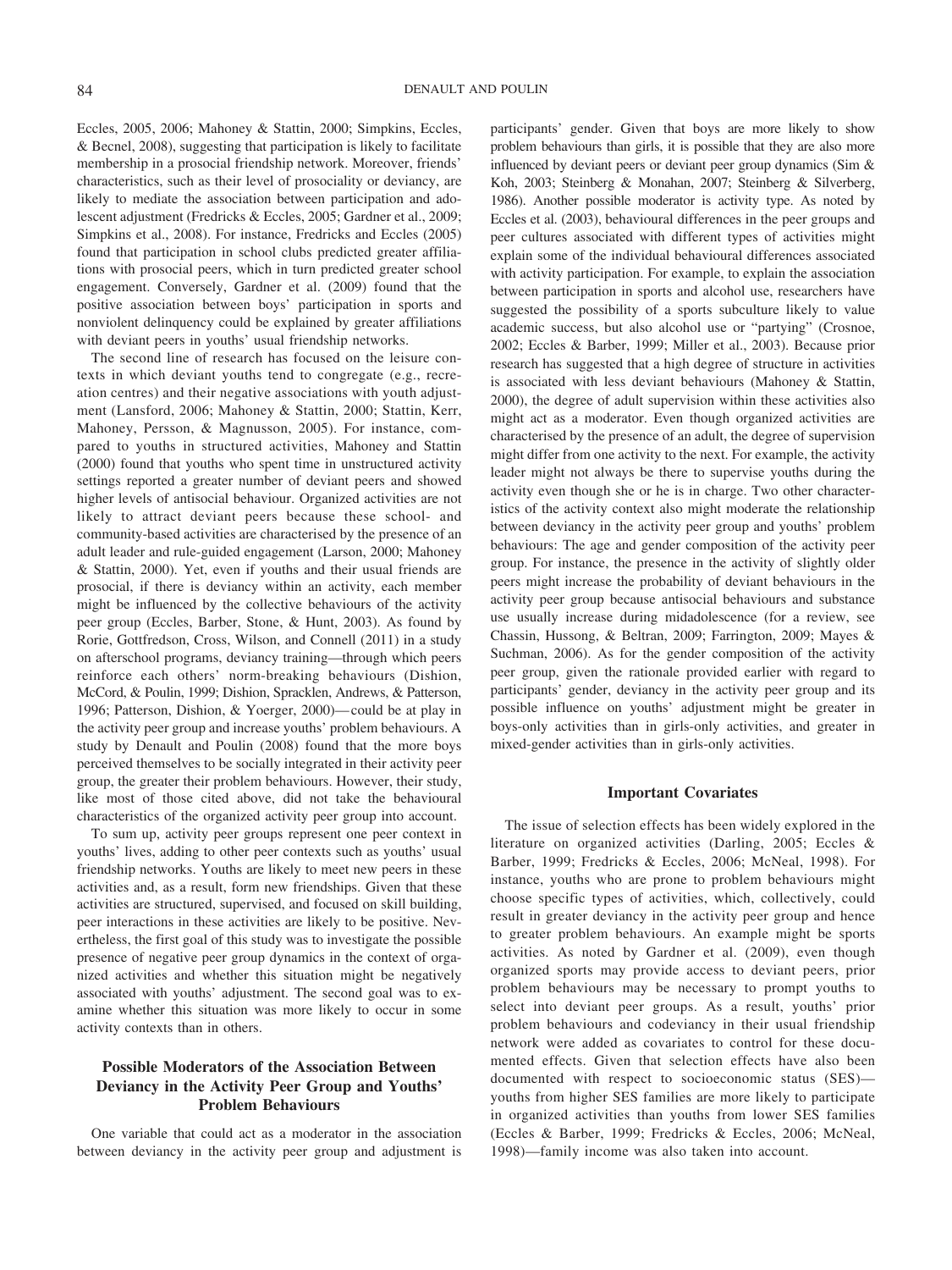# **Study Objectives**

To examine deviancy in the activity peer group, two research questions were addressed. First, does the level of deviancy in the activity peer group predict youths' problem behaviours (antisocial behaviours and substance use) after controlling for family income, prior behaviours, and the level of codeviance with their friends in their usual friendship network? Second, is this association moderated by characteristics of the youths and activity contexts? Among these characteristics, we focused on participants' gender, activity type, degree of adult supervision, and age and gender composition of the activity peer group.

### **Method**

# **Participants**

Participants were part of an ongoing longitudinal research project that began when the youths were in Grade 6 (April 2001, *N* 390). They were drawn from eight elementary schools in four separate districts representing different socioeconomic backgrounds in a city of 350,000 residents in the province of Quebec, Canada. In Grade 6, in addition to their child participation in the study, parents were also invited to participate and complete a questionnaire. Even though all the parents  $(N = 390)$  provided a written consent for their child participation, only 309 (79%) of them answered and returned the parent questionnaire. This study used data collected in Grades 8 and 9, because delinquency and substance use among youths are likely to emerge at about this age. Of the 390 youths in the study, 72% were still participating in Grade 8 ( $n = 282$ ), 75% were still participating in Grade 9 ( $n =$ 293), and 68% participated in both waves of data collection (*n* 266). In Grade 9, 70% were involved in at least one organized activity and could thus provide valid data on the level of deviancy in the activity peer group that could be included in the analyses  $(n = 185, 60\% \text{ girls}, M_{\text{age}} \text{ in Grade } 8 = 14.34, SD = 0.40)$ . As for the families of the youths included in the analyses, 78% were intact, 69% had an income of over \$50,000 (CAN) before taxes, and 81% of mothers and 96% of fathers had at least a part-time job. The sample was approximately 90% European Canadian, 3% Haitian Canadian, 3% Middle Eastern Canadian, 2% Asian Canadian, and 2% Latino Canadian. There were no differences between the analytic and excluded samples  $(n = 185 \text{ vs. } n = 81)$  with respect to gender and sociodemographic information (family income, family structure, and mothers' and fathers' jobs).

# **Procedure**

For parents' report in Grade 6, the questionnaires were mailed home with a prepaid self-addressed return envelope. For youths' report in Grades 8 and 9, activity participation data were collected through structured phone interviews, while data on deviancy in the activity peer group, antisocial behaviours, substance use, and friendship networks were collected using paper-and-pencilquestionnaires. To this end, a trained team of research assistants carried out data collection at the youths' schools. Participants were asked to leave their classrooms and complete the questionnaires in small groups. Data were collected in the spring of each year. Informed parental consent was provided each year for youths'

participation. Ethical approval for this research was attained by the University's ethics review board.

# **Measures**

**Family income.** Family income before taxes was used as an indicator of the families' economic situation. Parents responded to a single item, "Which of the following categories best describes your total family income before taxes for the year 2000," ranging from 1 (*less than \$5,000*) to 13 (\$*60,000 or more*). The mean response was approximately \$55,000 CAN.

**Participation in the target activity (Grade 9).** The perceived level of deviancy in the activity peer group was measured for one target activity. Selection of the target activity was carried out in three steps. First, youths were asked to identify all the organized activities in which they were participating or had participated during the school year using a free recall procedure. Second, they answered a brief questionnaire on each activity. The items included the weekly number of hours spent participating in the activity (from *less than one hour* to *more than 10 hours*), the number of peers in the activity, the degree of adult supervision, and the age and gender composition of the activity peer group (see Moderators below for more information on the variables of interest). Youths involved in more than one activity were also asked to indicate the order of preference of their activities. Third, for those involved in more than one activity (42%), a target activity was identified according to the following criteria: (a) the target activity was the activity in which the youths participated most intensively (i.e., the greatest number of hours per week); (b) the target activity was an activity involving other peers; and (c) if more than one activity met these two criteria, the youths' preferred activity was chosen. The most frequent target activities were dance (16%), ice hockey (10%), soccer (8%), scouts (6%), and badminton (5%).

**Deviancy in the activity peer group (Grade 9).** Youths received a questionnaire in which their target activity was identified. They were asked to think specifically about this activity in answering the questions. Four items assessed youths' perceptions of the level of deviancy in their activity peer group: "Many youths in the activity try to disobey the rules and misbehave"; "Youths in the activity tend to misbehave more than participating seriously in the activity"; "Among youths in the activity, some use alcohol or drugs"; "Among youths in the activity, some smoke cigarettes." Items were rated on a 5-point Likert scale with response options ranging from 1 (*not at all true*) to 5 (*very true*). Mean scores for this scale were used in the analyses ( $\alpha = .69, 95\%$  CI [.61, .75]). This scale was normally distributed and the mean and standard deviation for this variable appear in Table 1.

**Antisocial behaviours (Grades 8 and 9).** Youths were asked to report on 16 items regarding engagement in a range of antisocial behaviours, rated on a 6-point Likert scale ranging from 1 (*never*) to 6 (*more than 10 times*). These items were drawn from a modified version of a previously developed youth antisocial behaviour scale (Metzler, Biglan, Ary, & Li, 1998; seven items,  $\alpha =$ .82). Examples of items included lying to parents, vandalizing public property, hitting someone, and stealing. We completed this scale with additional items on in-school antisocial behaviours, such as fighting at school, cheating on exams, and being expelled from class. The time frame for these items was in the last month. For Grades 8 and 9, more than 10 antisocial behaviour items were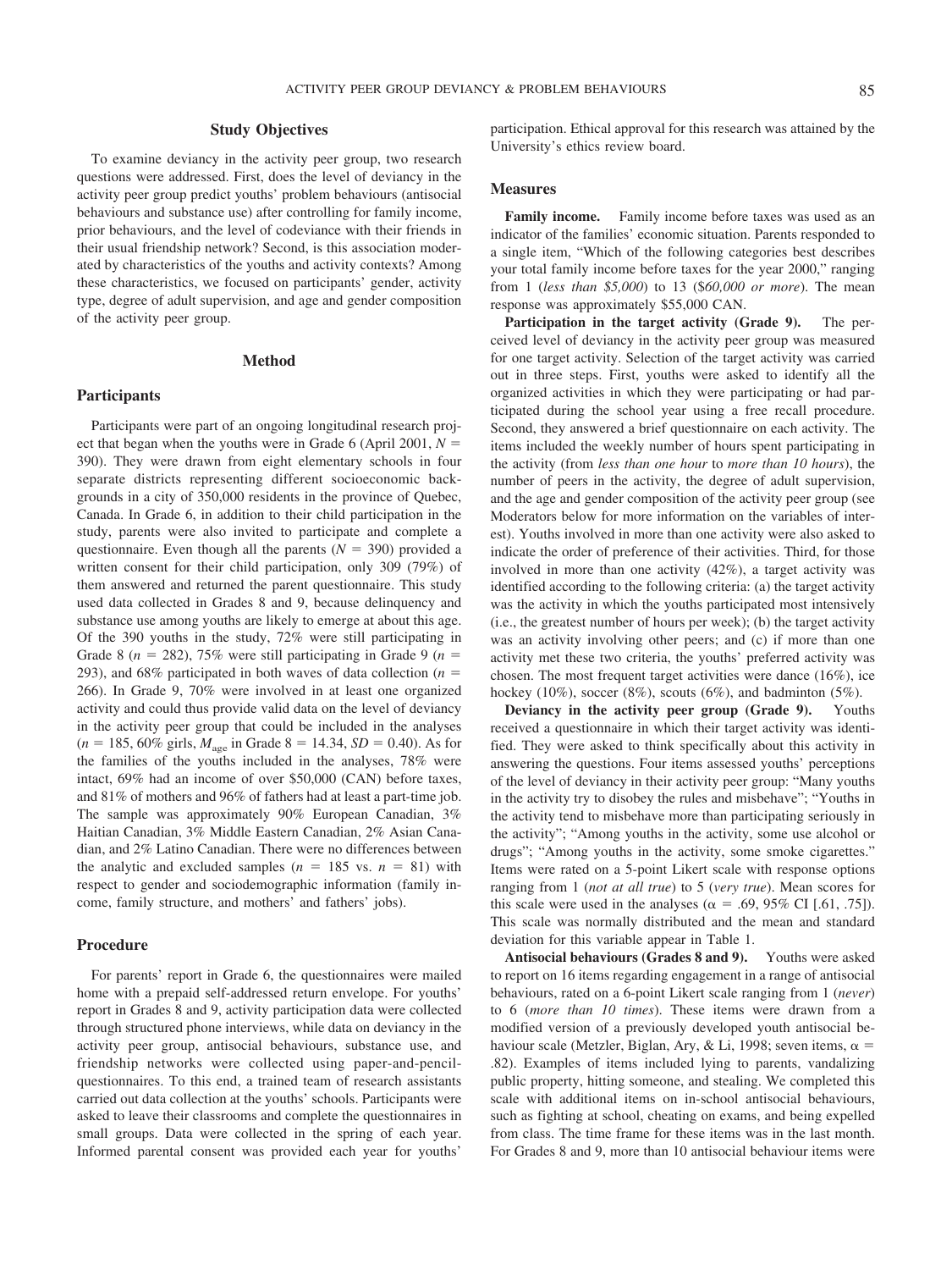|                                        |        |          | 3        | $\overline{4}$ |          | 6        |      |
|----------------------------------------|--------|----------|----------|----------------|----------|----------|------|
| 1. Family income                       |        |          |          |                |          |          |      |
| 2. Level of deviancy in the peer group | .04    |          |          |                |          |          |      |
| 3. Antisocial behaviours Grade 8       | $-.07$ | $.24***$ |          |                |          |          |      |
| 4. Antisocial behaviours Grade 9       | $-.06$ | $.29***$ | $.61***$ |                |          |          |      |
| 5. Substance use Grade 8               | $-.04$ | .13      | $.67***$ | $.35***$       |          |          |      |
| 6. Substance use Grade 9               | $-.06$ | $.23***$ | $.54***$ | $.48***$       | $.70***$ |          |      |
| 7. Codeviance with friends             | .05    | $.22***$ | $.39***$ | $.38***$       | $.21***$ | $.32***$ |      |
| M                                      | 11.09  | 2.11     | 0.35     | 0.30           | 0.36     | 0.40     | 2.08 |
| <i>SD</i>                              | 2.82   | 0.89     | 0.36     | 0.35           | 0.57     | 0.59     | 1.04 |

Table 1 *Means, Standard Deviations, and Correlations Between the Study Variables*

nonnormally distributed. To reduce the nonnormality of the items, the scores for each of the 16 items were put on a quasi-absolute scale where  $0 = no$  problems,  $1 = mild$  problems,  $2 = moderate$ *problems*, and 3 *severe problems*, based on relevant information about the prevalence of each behaviour in the sample. This procedure was partly based on Bergman, Magnusson, and El-Khouri (2003). Scores for each item were first converted to *z* scores. Then, *z* scores lower than 0 were attributed the value of 0, *z* scores between 0 and 1 were attributed the value of 1, *z* scores between 1 and 2.5 were attributed the value of 2, and *z* scores higher than 2.5 were attributed the value of 3. A mean score was computed for the items ( $\alpha = .78, 95\%$  CIs [.73, .83] for Grade 8;  $\alpha = .81$ , [.76, .84] for Grade 9). The new scale for Grade 8 was normally distributed, but this was not the case for Grade 9. Nevertheless, the nontransformed scores were used in the analyses.<sup>1</sup> Means and standard deviations for these variables appear in Table 1.

**Substance use (Grades 8 and 9).** Youths were asked about their alcohol, cigarette, marijuana, and hard drug use using four items, one for each substance. These items measured the number of (a) alcoholic beverages and (b) cigarettes the youths had consumed, and the number of times youths had used (c) marijuana and (d) hard drugs in the last month. Response options varied across the four substances. For alcohol, responses were given on a 14 point scale ranging from 0 (*0 drinks*) to 13 (*41 drinks or more*). For cigarettes, responses were given on a 24-point scale starting with number of cigarettes, ranging from 0 (*0 cigarettes*) to 9 (*9 cigarettes*) and increasing to number of packs of cigarettes, ranging from 10 (*half a pack*) to 23 (*31 packs or more*). For marijuana and hard drugs, responses were given on a 14-point scale ranging from 0 (*0 times*) to 13 (*41 times or more*). All four substance use variables were nonnormally distributed for Grade 8, whereas only marijuana and hard drug use were nonnormally distributed for Grade 9. As for antisocial behaviours, above, the scores for these items were put on a quasi-absolute scale based on *z* scores, with  $0 = no$  use,  $1 = low$  use,  $2 = medium$  use, and  $3 = high$  use. A mean score was computed for the items ( $\alpha = .73, 95\%$  CIs [.66, .79] for Grade 8;  $\alpha = .71$  [.63, .77] for Grade 9). The new scales for both grades were normally distributed. Means and standard deviations for these variables appear in Table 1.

**Friendship network inventory (Grade 9).** Youths completed a friendship network inventory (up to 10 friends). For each friend named, youths were asked to indicate how likely they were to misbehave with this friend on a 5-point scale ranging from 1 (*not at all*) to 5 (*very*). They were also asked to report whether each of their friends was participating in the target activity previously identified. Based on this information, the following variables were computed: (a) the proportion of participating friends among the overall friendship network and (b) the overall level of codeviance between youths and their friends. The item measuring the proportion of participating friends among the overall friendship network was created to investigate the extent to which youths reported that members of their activity peer group were also part of their friendship network, even though this variable was not considered in the subsequent analyses. On average, 22% of the youths' friends participated with them in their target activity in Grade 9 ( $M =$ 1.92, range  $= 1$  to 10). The overall level of codeviance between the youths and their friends was normally distributed and the mean and standard deviation for this variable appear in Table 1.

**Moderators.** As for the participants' gender, there were 111 girls and 74 boys. For activity type, nonsports  $(n = 82)$  and sports  $(n = 103)$  were examined. Nonsports included performance arts and fine arts, youth clubs, and service and faith-based activities. Sports included both individual and team sports. For degree of adult supervision, the youths were asked whether the adult supervising the activity was always present, yes  $(n = 161)$  or  $no(n = 161)$ 22). For age composition of the activity peer group, the youths were asked to report whether peers in their activity were, on average, (a) the same age as them, (b) younger, (c) older, (d) the same age as them and younger, (e) the same age as them and older, or (f) the same age as them and both younger and older. Based on this information, we created two categories: (a) no older peers (options a, b, and d;  $n = 78$ ) and (b) some older peers (options c,

*Note.*  $N = 185$ .<br>\*\*  $p < .01$ . \*\*\*  $p < .001$ .

<sup>&</sup>lt;sup>1</sup> Regression analyses also were computed using the transformed scores (logarithm  $[log_{10}]$ ) and the results were the same. In particular, results from the first regression revealed that deviancy in the activity peer group predicted increases in antisocial behaviours after controlling for prior behaviour and codeviance with friends,  $R^2 = .41$ ,  $\Delta R^2 = .02$ ,  $F(1, 181) =$ 7.07,  $p < .01$ ,  $b = .02$ ,  $SE = .01$ ,  $\beta = .15$ ,  $p < .01$ . With respect to the moderators, results were not statistically significant for participants' gender, activity type, adult supervision, and gender composition of the activity peer group. However, results were statistically significant for age composition of the activity peer group,  $\Delta R^2 = .02$ ,  $F(1, 177) = 7.38$ ,  $p < .01$ , suggesting that level of deviancy in the activity peer group predicted increases in antisocial behaviours only among youths in activities with no older peers ( $b = .04$ ,  $p < .001$  vs.  $b = .00$ , *ns*).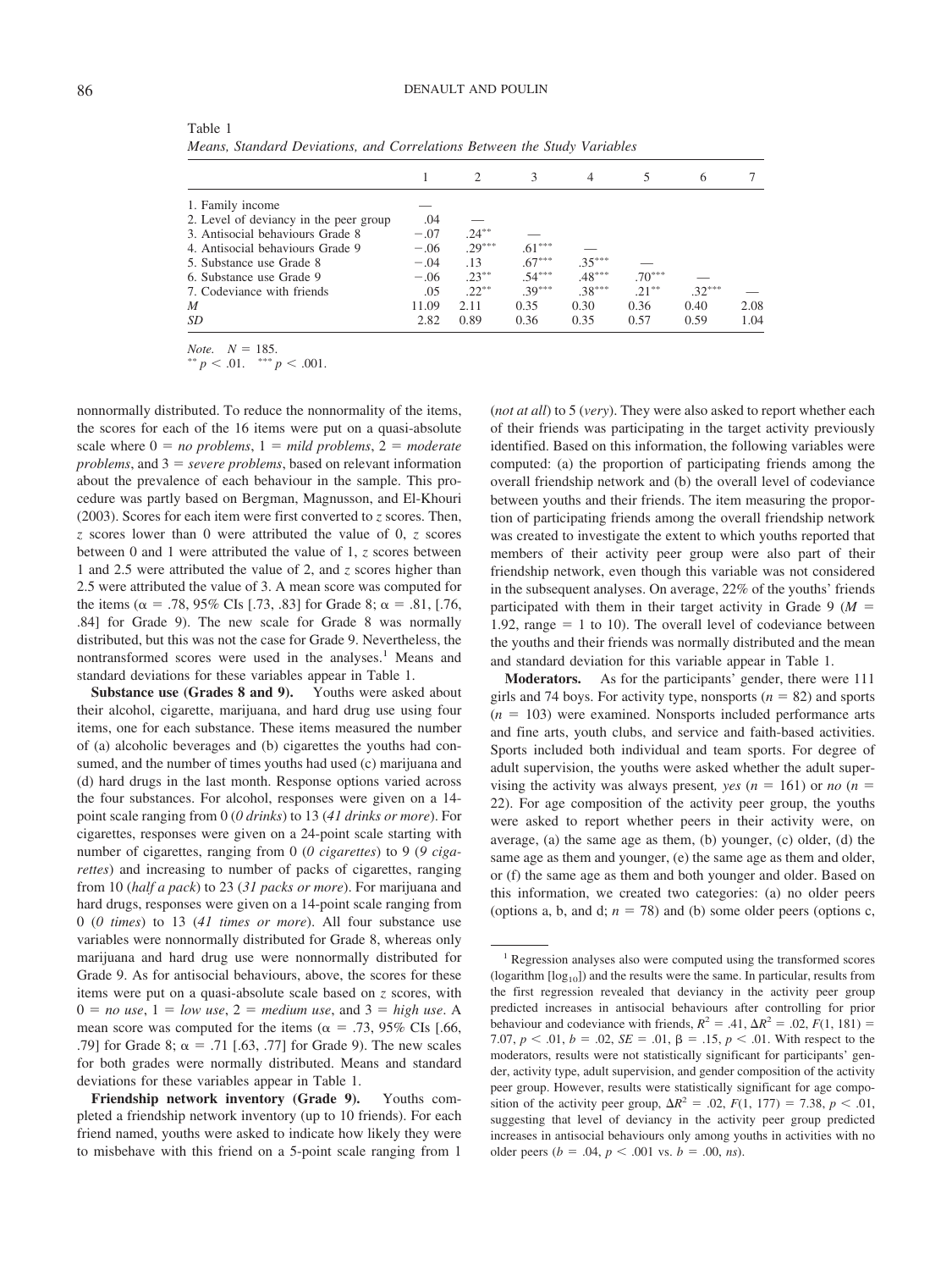e, and f;  $n = 105$ ). Finally, for gender composition of the activity peer group, three categories were examined: mixed activities (*n* 95), girls-only activities ( $n = 53$ ), and boys-only activities ( $n =$ 35). It should be noted that two youths did not provide information on the degree of adult supervision in the activity peer group, or the age and gender composition of their activity peer group.

# **Analytical Strategy**

First, to examine whether the level of deviancy in the activity peer group predicted increases in the youths' antisocial behaviours and substance use over time, multiple hierarchical regressions were conducted separately for antisocial behaviours and substance use. In these analyses, the criterion variable was either youths' antisocial behaviours or substance use in Grade 9; family income, youths' antisocial behaviours or substance use in Grade 8, and youths' level of codeviance with their friends in Grade 9 were included in the first step as controls; and level of deviancy in the activity peer group in Grade 9 was included in the second step as a predictor variable. Second, to examine the moderating effects of participants' gender, activity type, degree of supervision, and age and gender composition of the activity peer group, multiple hierarchical regressions were conducted separately for each moderator. In these analyses, the controls were entered in the first step (family income, prior behaviour, and level of codeviance with friends), the main effects of the moderator and level of deviancy in the activity peer group (the latter centered to the mean) were entered in the second step, and the interaction between the moderator and level of deviancy in the activity peer group was entered in the third step (Baron & Kenny, 1986; Cohen & Cohen, 1983). It should be noted that the relevant assumptions of the multiple regression analysis were tested beforehand.

#### **Results**

#### **Descriptive Analyses**

Means, standard deviations, and correlations among the main study variables appear in Table 1. As shown in this table, youths' perceptions of deviancy in the activity peer group, their own levels of antisocial behaviours and substance use, and the level of codeviance with their friends were all positively correlated, except for deviancy in the activity peer group and substance use in Grade 8  $(p = .07)$ . Correlations between family income and other variables of interest did not reach statistical significance. Therefore, this variable was not considered in subsequent analyses. With respect to the characteristics of youths and activity contexts, a series of *t* tests and one-way analyses of variances (ANOVAs) revealed no statistically significant differences in level of deviancy in the activity peer group with respect to participants' gender, activity type, degree of supervision in the activity, and age and gender composition of the activity peer group.

It should also be noted that low levels of problem behaviours were observed in this sample. For antisocial behaviours in Grade 9, 19% of the youths reported no problems ( $M$  score = 0), 78% of the youths' responses fell between "no problems" and "mild problems" ( $0 \le M$  score  $\le 1$ ), and 3% fell between "mild problems" and "moderate problems"  $(1 \leq M \text{ score } \leq 2)$ . For substance use, 52% of the youths reported no use  $(M \text{ score} = 0)$ , 33% of responses fell between "no use" and "low use"  $(0 < M \text{ score} \le 1)$ , 14% between "low use" and "medium use"  $(1 \leq M \text{ score} \leq 2)$ , and 1% between "medium use" and "high use"  $(2 < M \text{ score } \leq 3)$ .

# **Can the Level of Deviancy in the Activity Peer Group Predict Increases in Youths' Antisocial Behaviours and Substance Use Over Time?**

Our first objective was to investigate whether the level of deviancy in the activity peer group predicted increases in the youths' antisocial behaviours and substance use after controlling for their prior behaviours and the level of codeviance with their friends. To this end, multiple regression analyses were conducted separately for antisocial behaviours and substance use. Results appear in Table 2. As suggested by these results, the level of deviancy in the activity peer group predicted increases both in youths' antisocial behaviours,  $\Delta R^2 = .02$ ,  $F(1, 181) = 5.21$ ,  $p <$ .05; and substance use,  $\Delta R^2 = .01$ ,  $F(1, 181) = 4.26$ ,  $p < .05$ ; after controlling for covariates. In other words, the greater the extent to which youths reported deviancy in their organized activity peer group, the greater their problem behaviours were.

#### **Looking at Moderating Effects**

Our second objective was to look at possible moderators of the association between the level of deviancy in the activity peer group and problem behaviours. For antisocial behaviours, only age composition of the activity peer group moderated this association, after controlling for prior behaviours and level of codeviance with friends,  $\Delta R^2 = .02$ ,  $F(1, 177) = 6.51$ ,  $p < .05$ . Results appear in Table 3. To further examine the statistically significant moderating effect, age composition of the activity peer group was reverse coded and the same regression was tested with this new variable. Using the coefficients of the two regressions (taken from Step 3, in which all variables were considered simultaneously), a separate equation was created for each of the two categories of the moderating variable (no older peers vs. older peers) in which the values for level of deviancy in the activity peer group were entered at the mean (0), at one standard deviation below the mean  $(-0.89)$  and at one standard deviation above the mean (0.89). Results revealed that the level of deviancy in the activity peer group predicted increases in antisocial behaviours only among youths in activities with no older peers compared to activities with some older peers  $(b = .12, p < .01$  vs.  $b = .01, ns$ ; see Figure 1).

For substance use, only activity type moderated the association between level of deviancy in the activity peer group and substance use, after controlling for prior substance use and level of codeviance with friends,  $\Delta R^2 = .02$ ,  $F(1, 179) = 6.90$ ,  $p < .01$ . Results appear in Table 4. To further examine the statistically significant moderating effect, same steps as those described above were carried out (see Figure 2). As can be seen from this figure, level of deviancy in the activity peer group predicted increases in substance use only among youths in sports activities compared to nonsports activities ( $b = .16$ ,  $p < .01$  vs.  $b = -.02$ , *ns*).

### **Discussion**

In this study, we examined whether deviancy in activity peer groups contributes to participating youths' problem behaviours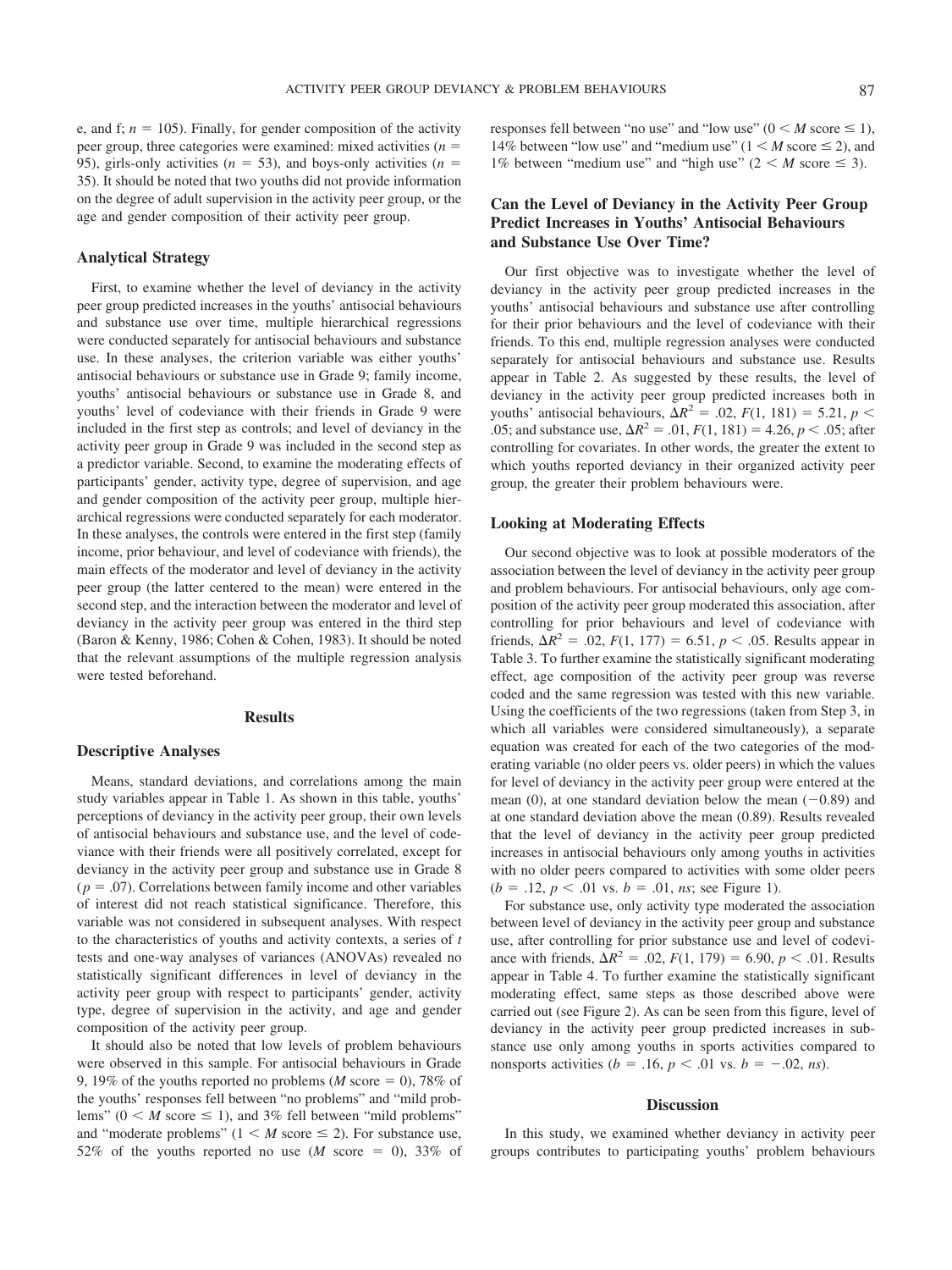### DENAULT AND POULIN

| P)           |                          |
|--------------|--------------------------|
|              | ٠                        |
|              |                          |
|              |                          |
|              |                          |
| ٦<br>×<br>۰, | ï<br>×<br>۰.<br>M.<br>۰. |

|                                                  | $\boldsymbol{b}$ | SЕ  | β        | Part | $\Lambda R^2$ |
|--------------------------------------------------|------------------|-----|----------|------|---------------|
| Predicting Grade 9 antisocial behaviours         |                  |     |          |      |               |
| Step 1                                           |                  |     |          |      |               |
| Grade 8 youths' antisocial behaviours            | $.52***$         | .06 | $.54***$ | .50  |               |
| Grade 9 codeviance with friends                  | $.06***$         | .02 | $.17***$ | .16  |               |
|                                                  |                  |     |          |      | $.39***$      |
| Step 2                                           |                  |     |          |      |               |
| Grade 8 youths' antisocial behaviours            | $.50***$         | .06 | $.51***$ | .47  |               |
| Grade 9 codeviance with friends                  | $.05*$           | .02 | $.15*$   | .14  |               |
| Grade 9 self-reported deviancy in the peer group | $.05*$           | .02 | $.14*$   | .13  |               |
|                                                  |                  |     |          |      | $.02*$        |
| Predicting Grade 9 substance use                 |                  |     |          |      |               |
| Step 1                                           |                  |     |          |      |               |
| Grade 8 youths' substance use                    | $.70***$         | .06 | $.67***$ | .65  |               |
| Grade 9 codeviance with friends                  | $.10***$         | .03 | $.18***$ | .18  |               |
|                                                  |                  |     |          |      | $.53***$      |
| Step 2                                           |                  |     |          |      |               |
| Grade 8 youths' substance use                    | $.69***$         | .05 | $.66***$ | .64  |               |
| Grade 9 codeviance with friends                  | $.09***$         | .03 | $.16***$ | .15  |               |
| Grade 9 self-reported deviancy in the peer group | $.07*$           | .03 | $.11*$   | .10  |               |
|                                                  |                  |     |          |      | $.01*$        |

Table 2 *Regression Analyses Predicting Antisocial Behaviours and Substance Use From Level of Deviancy in the Activity Peer Group*

*Note*. Antisocial behaviours Step 1:  $F(2, 182) = 58.75$ ,  $p < .001$ ; total  $R^2$  for the model = .41. Substance use Step 1: *F*(2, 182) = 100.65, *p* < .001; total *R*<sup>2</sup> for the model = .54. Part = semipartial correlation coefficient.  ${}^*p$  < .05.  ${}^{**}p$  < .01.  ${}^{***}p$  < .001.

(antisocial behaviours and substance use). Results first revealed that the level of deviancy in the activity peer group predicted increases in youths' antisocial behaviours and substance use after controlling for their prior adjustment and the level of codeviance with friends in their usual friendship networks. Furthermore, the association between deviancy in the activity peer group and antisocial behaviours was moderated by the age composition of the activity peer group; whereas the association between deviancy in the activity peer group and substance use was moderated by activity type. This study adds to previous research by considering how deviancy within the activity peer group can make a unique contribution to youths' problem behaviours.

#### Table 3

*Regression Analyses Testing the Moderating Effect of Age Composition of the Activity Peer Group*

| Predicting Grade 9 Antisocial behaviours                                                        | $\boldsymbol{b}$ | SE | $\beta$                     | Part            | $\Delta R^2$ |
|-------------------------------------------------------------------------------------------------|------------------|----|-----------------------------|-----------------|--------------|
| Step 1                                                                                          |                  |    |                             |                 |              |
| Grade 8 youths' antisocial behaviours                                                           |                  |    | $.52***$ .06 $.54***$       | .50             |              |
| Grade 9 codeviance with friends                                                                 |                  |    | $.06^{**}$ .02 .17**        | .16             |              |
|                                                                                                 |                  |    |                             |                 | $.38***$     |
| Step 2                                                                                          |                  |    |                             |                 |              |
| Grade 8 youths' antisocial behaviours                                                           | $.51***$         |    | $.06$ $.52***$              | .47             |              |
| Grade 9 codeviance with friends                                                                 | $.05^*$          |    | $.02 \t .15^*$              | .13             |              |
| Main effect of level of deviancy in the activity peer group                                     |                  |    | $.05^*$ $.02$ $.14^*$ $.13$ |                 |              |
| Main effect of age composition                                                                  |                  |    | $-.03$ .04 $-.04$ $-.04$    |                 |              |
|                                                                                                 |                  |    |                             |                 | .01          |
| Step 3                                                                                          |                  |    |                             |                 |              |
| Grade 8 youths' antisocial behaviours                                                           | $.52***$         |    | $.06$ $.53***$              | .48             |              |
| Grade 9 codeviance with friends                                                                 | $.05^*$          |    | $.02 \quad .14^*$           | .13             |              |
| Main effect of level of deviancy in the activity peer group                                     | $.12***$         |    | $.04 \t .31***$             | $\overline{20}$ |              |
| Main effect of age composition                                                                  |                  |    | $-.03$ .04 $-.04$           | $-.04$          |              |
| Grade 9 self-reported deviancy in the Peer Group $\times$ Age Composition $-.12^*$ .04 $-.23^*$ |                  |    |                             | $-.15$          |              |
|                                                                                                 |                  |    |                             |                 | $.02*$       |

*Note.* Age composition of the activity peer group was coded  $0 = no$  *older peers* and  $1 = older$  *peers*. Step 1:  $F(2, 180) = 57.36, p < .001$ ; Step 2:  $F(2, 178) = 2.81, p = .06$ ; total  $R^2$  for the model = .41. Part = semipartial correlation coefficient.

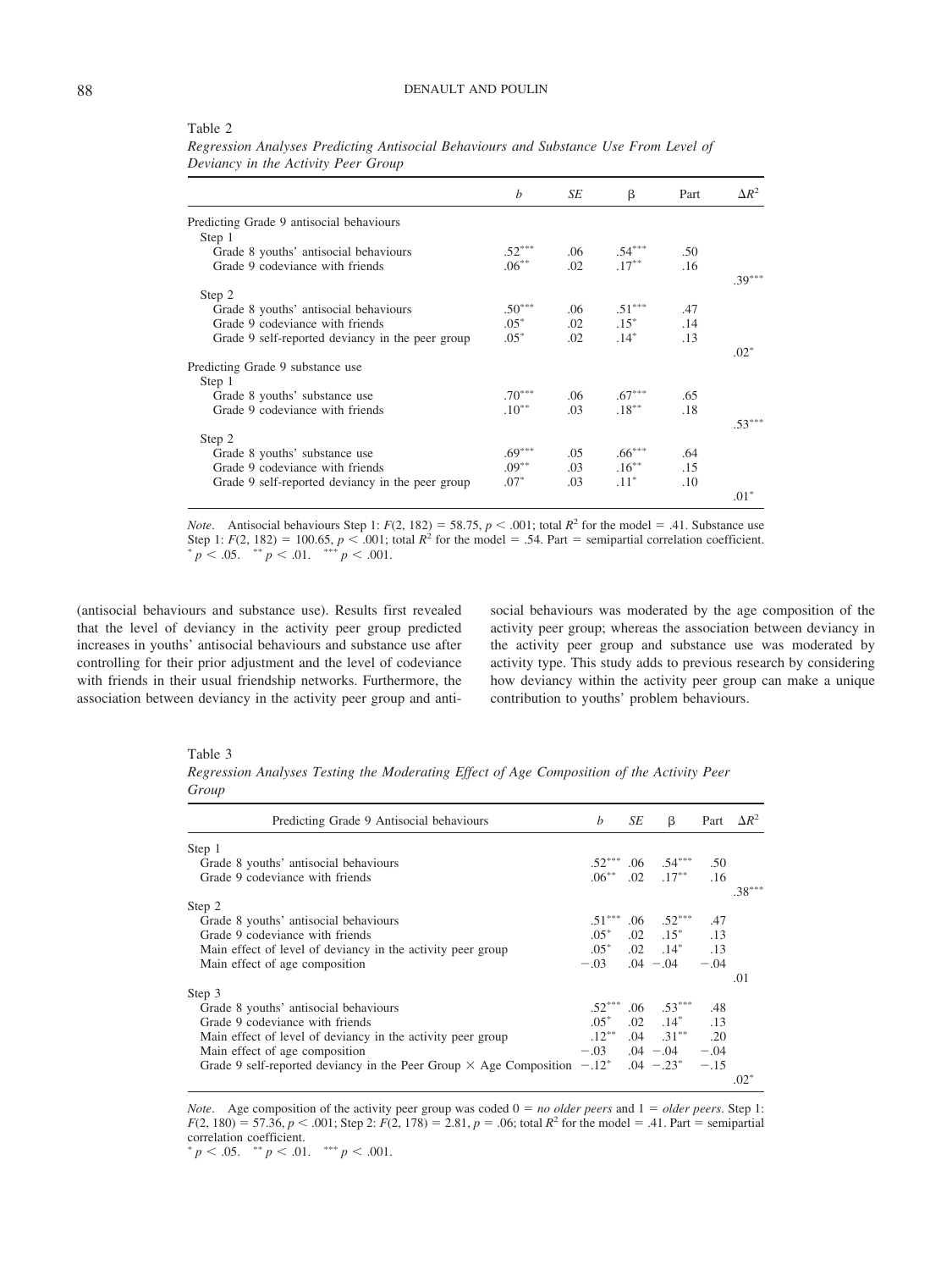



Level of deviancy in the activity peer group

*Figure 1.* Moderating effect of age composition of the activity peer group on the association between level of deviancy in the activity peer group and youths' antisocial behaviours. To calculate the regression lines, covariates were also centered to the mean (the value of zero was entered in the equations).

# **Deviancy in the Activity Peer Group and Youths' Problem Behaviours**

The first objective was to examine whether youths' reported level of deviancy in their activity peer group was related to problem behaviours after controlling for their prior behaviours and codeviance with friends. As noted earlier, low levels of antisocial behaviours and substance use were observed in this sample. This was expected because youths who participate in organized activities usually show lower levels of antisocial behaviours and substance use than youths who do not (Barnes, Hoffman, Welte, Farrell, & Dintcheff, 2007; Elder, Leaver-Dunn, Wang, Nagy, & Green, 2000). Nonetheless, we found that youths' perceptions of

Table 4

*Regression Analyses Testing the Moderating Effect of Activity Type*

| Predicting Grade 9 Substance use                                        | h        | SE  | β        | Part   | $\Delta R^2$ |
|-------------------------------------------------------------------------|----------|-----|----------|--------|--------------|
| Step 1                                                                  |          |     |          |        |              |
| Grade 8 youths' substance use                                           | $.70***$ | .06 | $.67***$ | .65    |              |
| Grade 9 codeviance with friends                                         | $.10***$ | .03 | $.18***$ | .18    |              |
|                                                                         |          |     |          |        | $.52***$     |
| Step 2                                                                  |          |     |          |        |              |
| Grade 8 youths' substance use                                           | $.69***$ | .06 | $.66***$ | .63    |              |
| Grade 9 codeviance with friends                                         | $.09***$ | .03 | $.16***$ | .15    |              |
| Main effect of level of deviancy in the activity peer group             | $.07*$   | .04 | $.11*$   | .11    |              |
| Main effect of activity type                                            | .02      | .06 | .02      | .02    |              |
|                                                                         |          |     |          |        | .01          |
| Step 3                                                                  |          |     |          |        |              |
| Grade 8 youths' substance use                                           | $.69***$ | .05 | $.66***$ | .64    |              |
| Grade 9 codeviance with friends                                         | $.07*$   | .03 | $.13*$   | .12    |              |
| Main effect of level of deviancy in the activity peer group             | $-.02$   | .05 | $-.04$   | $-.02$ |              |
| Main effect of activity type                                            | .02      | .06 | .02      | .02    |              |
| Grade 9 self-reported deviancy in the Peer Group $\times$ Activity Type | $.18***$ | .07 | $.20***$ | .13    |              |
|                                                                         |          |     |          |        | $.02**$      |

*Note.* Activity type was coded  $0 = nonsports$  and  $1 = sports$ . Step 1:  $F(2, 182) = 100.65$ ,  $p < .001$ ; Step 2: *F*(2, 180) = 2.16, *p* = .12; total *R*<sup>2</sup> for the model = .55. Part = semipartial correlation coefficient.  $p < .05$ .  $p \ne 0.01$ .  $p \ne 0.001$ .

*Figure 2.* Moderating effect of activity type on the association between level of deviancy in the activity peer group and youths' substance use. To calculate the regression lines, covariates were also centered to the mean (the value of zero was entered in the equations).

the level of deviancy in their activity peer group uniquely contributed to their problem behaviours after taking into account important covariates, such as the stability of problem behaviours over time. These results suggest that organized activities can become a peer context in which youths reinforce their deviant identity and behaviours by means, for instance, of deviancy training (Lansford, 2006; Rorie et al., 2011). However, a close look at the moderators revealed that this was not the case for all activity contexts.

#### **Moderators of This Association**

With respect to moderators, statistically significant results revealed that age composition of the activity peer group moderated the association for antisocial behaviours and that activity type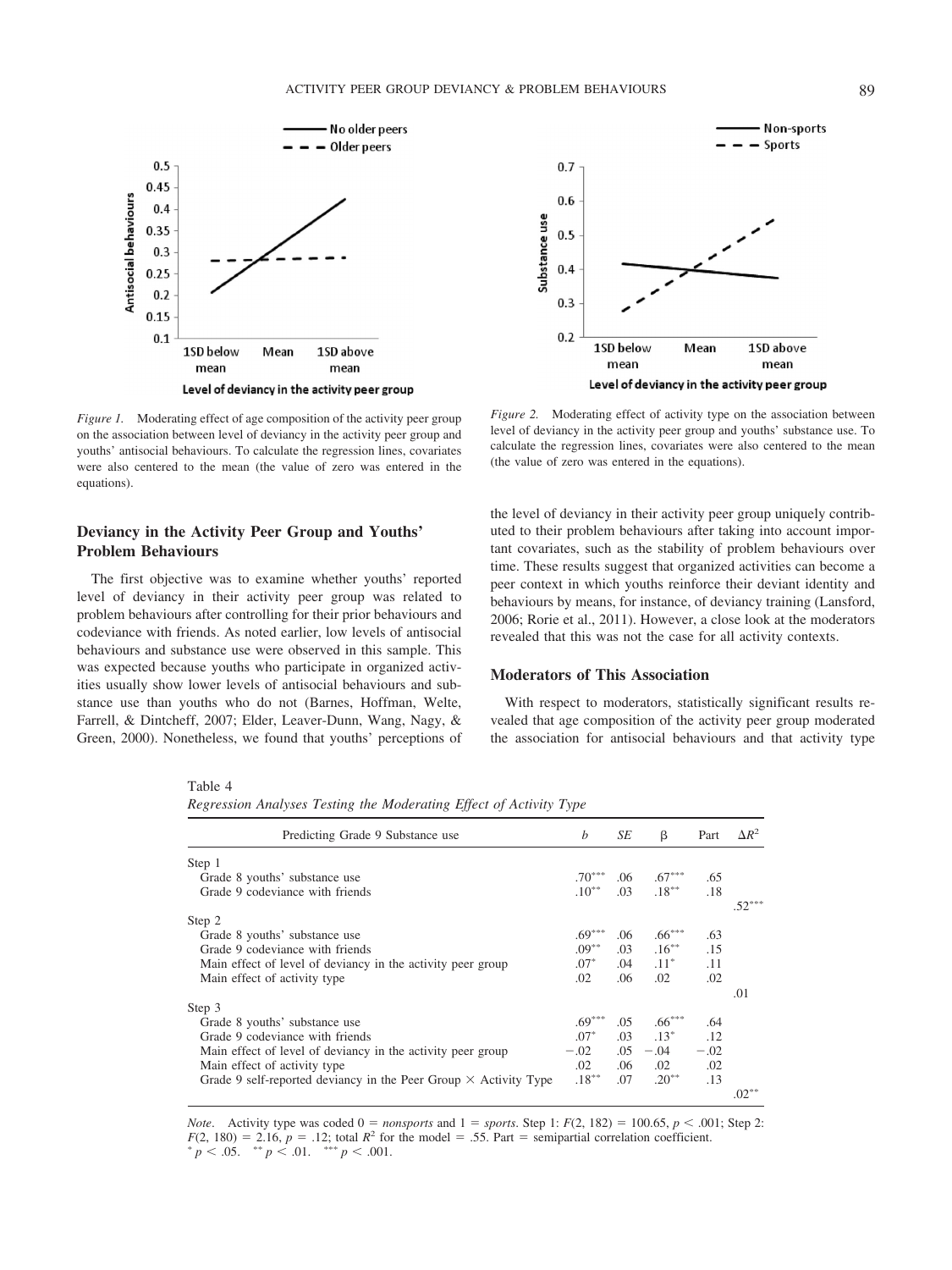moderated the association for substance use. First, level of deviancy in the activity peer group predicted increases in antisocial behaviours only in activities with no older peers. As antisocial behaviours usually increase during midadolescence (Farrington, 2009; Moffitt, 1993), we expected this association to be stronger in activities with older peers. However, we did not ask how much older than the target youth the peers in the activity were. For instance, some community-based activities are open to the general public, which means that adults can also participate (e.g., painting class). If so, then the negative influence we tried to capture with the notion of "older peers" might not be present in these activities. In addition, sports—at least team sports—are most likely to be practiced with same-age peers and sports have been associated with greater antisocial behaviours (Gardner et al., 2009). There might therefore be an interaction between activity type and age composition of the activity peer group that was not considered in the current study. In a post hoc analysis, we looked at the interaction between activity type and age composition of the activity peer group. Results revealed that the category "no older peers" was more likely to occur in sports activities, which could also explain this finding.

Second, the level of deviancy in the activity peer group predicted increases in substance use only among youths who participated in sports activities. This result is consistent with other studies showing a positive association between sports and higher levels of alcohol use (Crosnoe, 2002; Denault et al., 2009; Eccles & Barber, 1999). As explained earlier, a sports subculture likely to value academic success, but also alcohol use or partying, has been suggested to explain this association (Crosnoe, 2002; Eccles & Barber, 1999; Miller et al., 2003).

Overall, this study builds on prior research on peers in the context of organized activities by examining not only the usual friendship network but also deviancy within the activities. Peers constitute one of the main reasons why youths initially decide to engage in organized activities, but also why they stay in these activities (Fredricks et al., 2002; Fredricks, Hackett, & Bergman, 2010; Hirsh, 2005; Patrick et al., 1999). Consequently, the role of deviant peer group dynamics in this specific context of development deserves more research attention. Future studies also are needed to replicate and better understand the potential moderators of the association between the level of deviancy in the activity peer group and youths' problem behaviours. However, it should be noted that deviancy in the activity peer group and interaction effects only accounted for a small portion of variance in both criterion variables. Thus, even in the presence of statistically significant findings, the effect sizes were small. This is not surprising because organized activities are only one of the multiple contexts in which youths evolve. Moreover, youths spend only a small portion of their time in such activities, compared to time spent at home, with friends, or at school (Larson & Verma, 1999), and multiple risk factors are associated with the development of problem behaviours among youths (for a review, see Farrington, 2009). What our results suggest is that deviancy within youths' organized activities can also contribute to this constellation of risk factors. Yet, to really capture the salience of organized activities in future studies, this context should be examined together with other important contexts in youths' lives.

# **Study Limitations and Conclusion**

Among the study's limitations is the fact that predictors and criterion variables were self-reported and assessed by means of questionnaires, which are potential sources of common method biases (e.g., common rater effects—same respondent—and measurement context effects—same medium). Common method variance refers to "variance that is attributable to the measurement method rather than to the constructs the measures represent" (Podsakoff, MacKenzie, Lee, & Podsakoff, 2003, p. 879). These biases can result in artifactual covariance between the variables of interest. To overcome these biases, alternative strategies could include asking the activity leader to report on the variables or relying on direct observation, at least for items concerning misbehaviour during the activity. In addition, peer group deviancy was assessed for a single activity per youth, selected among the youth's activities as being the optimal target activity. Yet, some youths were involved in more than one activity and may have had different interpersonal experiences in other activity contexts. In addition, the measure of deviancy in the activity peer group included only four items with moderate scale score reliability. Two of the items were also doublebarrelled. Thus, this construct need to be refined and examined in future studies to further document its psychometric quality. Moreover, the codeviance with friends' measure refers to misbehaving together in general, as opposed to joint engagement in specific problem behaviours. To better assess this construct, the measure should be more consistent with the problem behaviours assessed in the activity peer group and self-reported by youths. Our question concerning the degree of supervision was also less than optimal. A more detailed scale measuring, for instance, the quality of supervision (e.g., intervening when conflicts or misbehaviour arise, ensuring a high level of structure in the activity), would have better captured this potential moderator. Finally, our friendship measure did not reveal whether the youths first met their participating friends in the context of the activity or whether they knew them before they began participating in the activity. This distinction would have provided more information about the formation of deviant peer affiliations within the activities.

In conclusion, an important strength of this study was the examination of the contribution of peer group deviancy in the context of organized activities to youths' own problem behaviours. We believe that adult leaders should be aware of the possibility of such an effect and take action so that activity participation remains a positive experience for every youth, especially in sports contexts. As Mahoney et al. (2009) underlined, "the challenge for high quality out-of-school activities is to foster the development of positive peer networks that support societal norms and expectations" (p. 260). This study was a first step in trying to understand how deviant peer group dynamics in organized activities may be related to youths' problem behaviours. In future research, organized activities should be further examined together with other important contexts in youths' lives. In addition, we need to go beyond the associations between participation in organized activities and youth adjustment and explore mechanisms of such associations.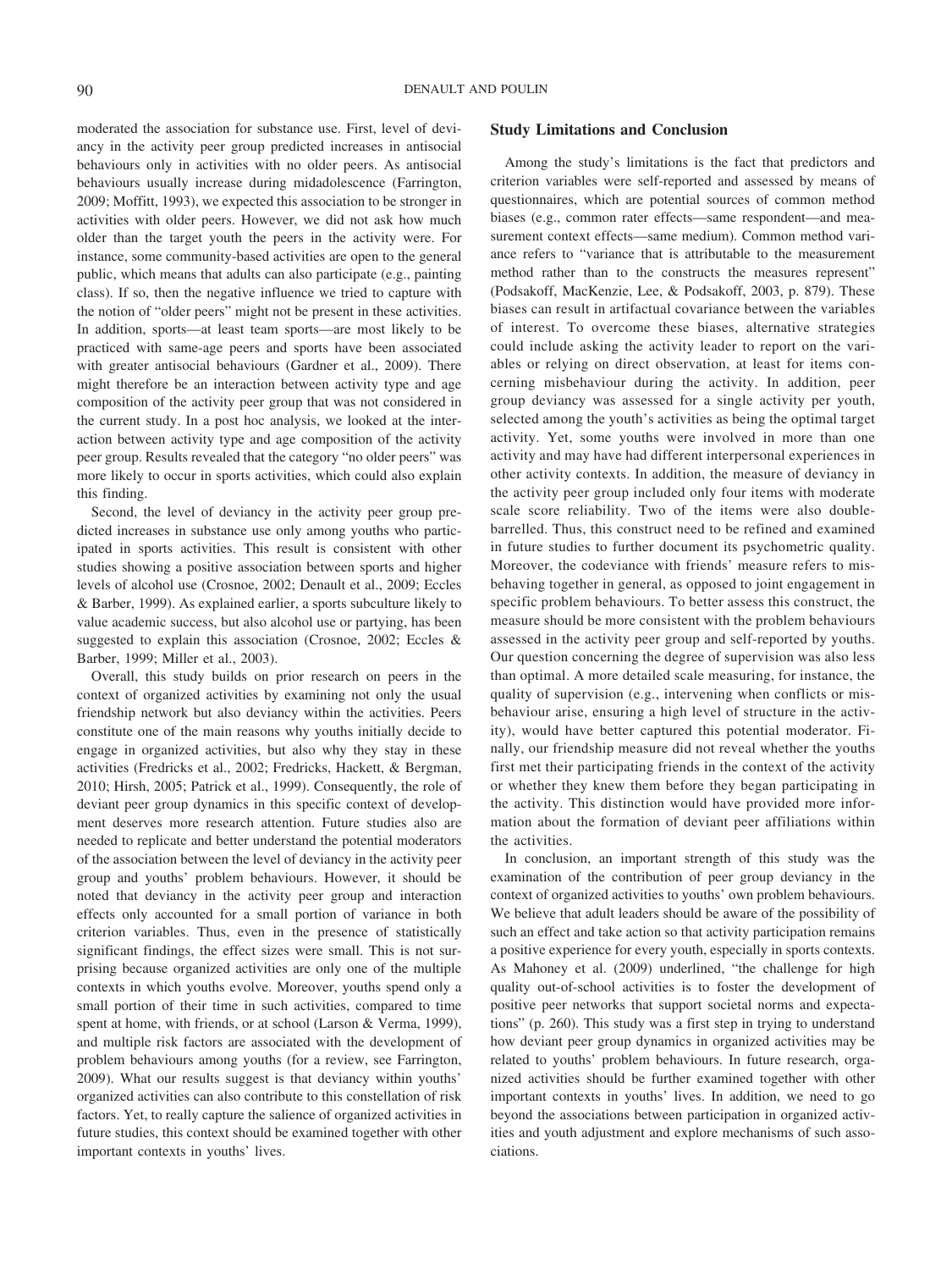# **Re´sume´**

Le but de cette étude était d'examiner auprès de jeunes si la perception du niveau de déviance des activé organisées de leur groupe d'amis prédisait une augmentation de leurs comportements antisociaux et de leur usage de substances. Leur comportement antérieur et le niveau de déviance commune à leurs amis ont été contrôlés. Les modérateurs de cette association ont aussi été examinés, incluant les caractéristiques des jeunes (c.-à-d., le genre) et le contexte des activités (c.-à-d., le type, le degré de supervision, l'âge et le genre composant le groupe d'amis). Les jeunes participants ( $N = 185$ ,  $M_{\text{age}} = 14,34,60\%$  de filles) de secondaire 1 et 2 ont été interrogées via des entrevues téléphoniques et des questionnaires. Les résultats ont révélé que la déviance du groupe d'amis prédit une augmentation des comportements à problème des jeunes après avoir ajusté en fonction des covariables. De plus, cette association était modérée par l'âge des membres du groupe d'amis pour les comportements antisociaux et par le type d'activite´ pour l'abus de substance. En somme, ces résultats pointent vers la possibilité de dynamiques de groupes négatives lors d'activités organisées.

*Mots-clés* : activities de loisirs organisées, groupes d'amis, problèmes de comportement.

#### **References**

- Barber, B. L., Stone, M. R., Hunt, J. E., & Eccles, J. S. (2005). Benefits of activity participation: The role of identity affirmation and peer group norm sharing. In J. L. Mahoney, R. W. Larson, & J. S. Eccles (Eds.), *Organized activities as contexts of development: Extracurricular activities, after-school, and community programs* (pp. 185–210). Mahwah, NJ: Erlbaum.
- Barnes, G. M., Hoffman, J. F., Welte, J. W., Farrell, M. P., & Dintcheff, B. A. (2007). Adolescents' time use: Effects on substance use, delinquency, and sexual activity. *Journal of Youth and Adolescence, 36,* 697–710. doi: 10.1007/s10964-006-9075-0
- Baron, R. M., & Kenny, D. A. (1986). The moderator-mediator variable distinction in social psychological research: Conceptual, strategic, and statistical considerations. *Journal of Personality and Social Psychology, 51,* 1173–1182. doi: 10.1037/0022-3514.51.6.1173
- Bergman, L. R., Magnusson, D., & El-Khouri, B. M. (2003). *Studying individual development in an interindividual context: A person-oriented approach.* Mahwah, NJ: Erlbaum.
- Bohnert, A. M., & Garber, J. (2007). Prospective relations between organized activity participation and psychopathology during adolescence. *Journal of Abnormal Child Psychology, 35,* 1021–1033. doi: 10.1007/ s10802-007-9152-1
- Chassin, L., Hussong, A., & Beltran, I. (2009). Adolescent substance use. In R. M. Lerner & L. D. Steinberg (Eds.), *Handbook of adolescent psychology: Vol. 1. Individual bases of adolescent development* (3rd ed., pp. 723–763). Hoboken, NJ: Wiley.
- Cohen, J., & Cohen, P. (1983). *Applied multiple regression/correlation analysis for the behavioral sciences.* Hillsdale, NJ: Erlbaum.
- Crosnoe, R. (2002). Academic and health-related trajectories in adolescence: The intersection of gender and athletics. *Journal of Health and Social Behavior, 43,* 317–335. doi: 10.2307/3090207
- Darling, N. (2005). Participation in extracurricular activities and adolescent adjustment: Cross-sectional and longitudinal findings. *Journal of Youth and Adolescence, 34,* 493–505. doi: 10.1007/s10964-005-7266-8
- Denault, A. S., & Poulin, F. (2008). Associations between interpersonal relationships in organized leisure activities and youth adjustment.

*Journal of Early Adolescence, 28,* 477–502. doi: 10.1177/ 0272431608317607

- Denault, A. S., Poulin, F., & Pedersen, S. (2009). Intensity of participation in organized youth activities during the high school years: Longitudinal associations with adjustment. *Applied Developmental Science, 13,* 74 – 87. doi: 10.1080/10888690902801459
- Dishion, T. J., McCord, J., & Poulin, F. (1999). When interventions harm: Peer groups and problem behavior. *American Psychologist, 54,* 755– 764. doi: 10.1037/0003-066X.54.9.755
- Dishion, T. J., Spracklen, K. M., Andrews, D. W., & Patterson, G. R. (1996). Deviancy training in male adolescent friendships. *Behavior Therapy, 27,* 373–390. doi: 10.1016/S0005-7894(96)80023-2
- Dworkin, J. B., Larson, R., & Hansen, D. (2003). Adolescents' accounts of growth experiences in youth activities. *Journal of Youth and Adolescence, 32,* 17–26. doi: 10.1023/A:1021076222321
- Eccles, J. S., & Barber, B. L. (1999). Student council, volunteering, basketball, or marching band: What kind of extracurricular involvement matters? *Journal of Adolescent Research, 14, 10-43. doi: 10.1177/* 0743558499141003
- Eccles, J. S., Barber, B. L., Stone, M. R., & Hunt, J. (2003). Extracurricular activities and adolescent development. *Journal of Social Issues, 59,* 865– 889. doi: 10.1046/j.0022-4537.2003.00095.x
- Eccles, J. S., & Gootman, J. A. (2002). *Community programs to promote youth development.* Washington, DC: National Academic Press.
- Elder, C., Leaver-Dunn, D., Wang, M. Q., Nagy, S., & Green, L. (2000). Organized group activity as a protective factor against adolescent substance use. *American Journal of Health Behavior*, 24, 108-113.
- Farrington, D. P. (2009). Conduct disorder, aggression, and delinquency. In R. M. Lerner & L. D. Steinberg (Eds.), *Handbook of adolescent psychology: Vol. 1. Individual bases of adolescent development* (3rd ed., pp. 683–722). Hoboken, NJ: Wiley.
- Fredricks, J. A., Alfeld-Liro, C. J., Hruda, L. Z. Eccles, J. S., Patrick, H., & Ryan, A. M. (2002). A qualitative exploration of adolescents' commitments to athletics and the arts. *Journal of Adolescent Research, 17,* 68 –97. doi: 10.1177/0743558402171004
- Fredricks, J. A., & Eccles, J. S. (2005). Developmental benefits of extracurricular involvement: Do peer characteristics mediate the link between activities and youth outcomes? *Journal of Youth and Adolescence, 34,* 507–520. doi: 10.1007/s10964-005-8933-5
- Fredricks, J. A., & Eccles, J. S. (2006). Is extracurricular participation associated with beneficial outcomes? Concurrent and longitudinal relations. *Developmental Psychology, 42,* 698 –713. doi: 10.1037/0012- 1649.42.4.698
- Fredricks, J. A., Hackett, K., & Bergman, A. (2010). Participation in boys and girls clubs: Motivation and stage-environment fit. *Journal of Community Psychology, 38,* 369 –385. doi: 10.1002/jcop.20369
- Gardner, M., Roth, J., & Brooks-Gunn, J. (2009). Sports participation and juvenile delinquency: The role of the peer context among adolescent boys and girls with varied histories of problem behavior. *Developmental Psychology, 45,* 341–353. doi: 10.1037/a0014063
- Hirsh, B. (2005). *A place called home: After-school programs for urban youth.* New York, NY: Teachers College Press. doi: 10.1037/11087-000
- Lansford, J. E. (2006). Peer effects in community programs. In K. A. Dodge, T. J. Dishion, & J. E. Lansford (Eds.), *Deviant peer influences in programs for youth: Problems and solutions* (pp. 215–233). New York, NY: Guilford Press.
- Larson, R. W. (2000). Toward a psychology of positive youth development. *American Psychologist, 55,* 170 –183. doi: 10.1037/0003- 066X.55.1.170
- Larson, R. W., & Verma, S. (1999). How children and adolescents spend their time across the world: Work, play and developmental opportunities. *Psychological Bulletin, 125,* 701–736. doi: 10.1037/0033-2909 .125.6.701
- Mahoney, J. L., Cairns, B. D., & Farmer, T. W. (2003). Promoting